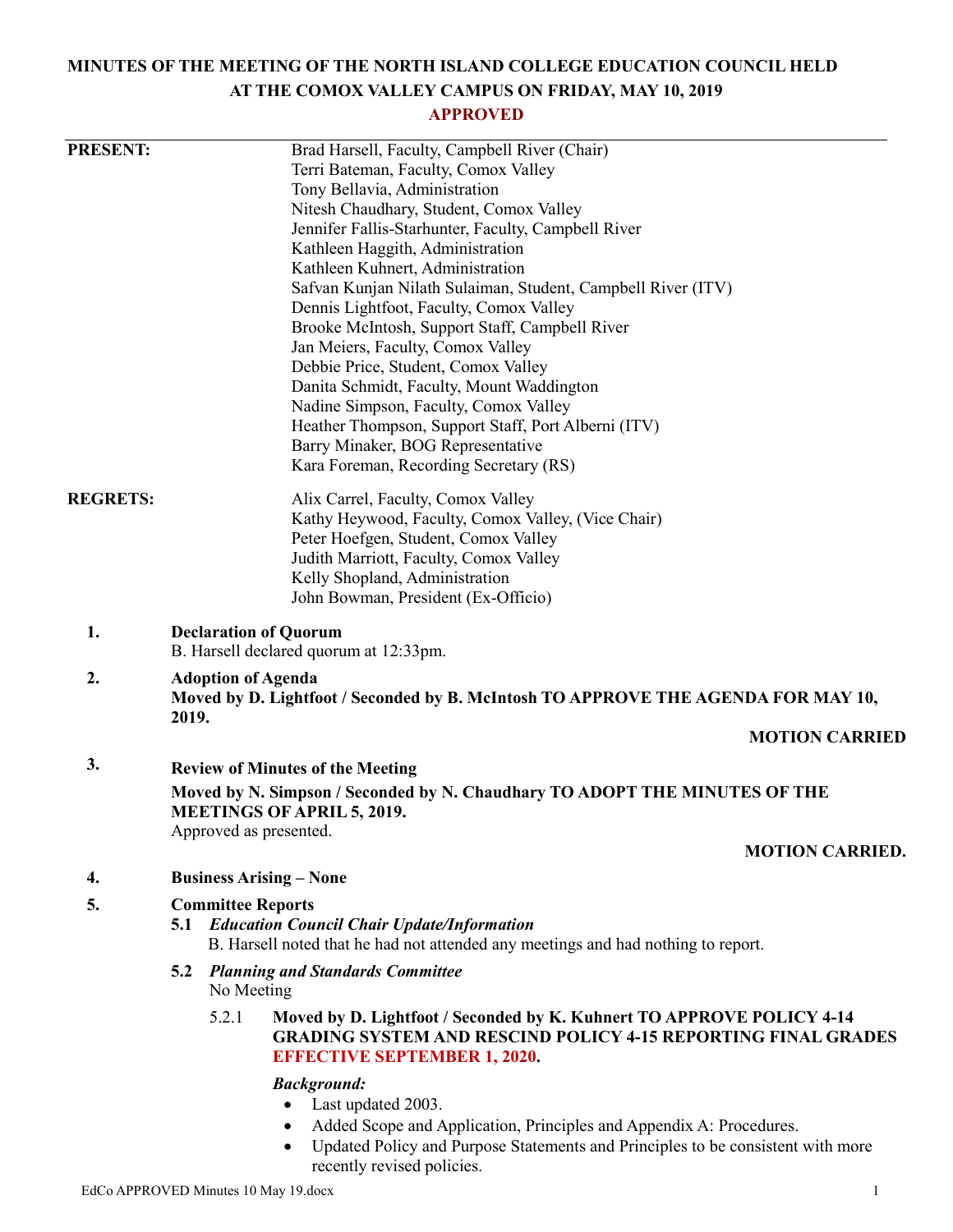- Added Definitions.
- Updated Grade Scheme to align with what was approved at EdCo last year and to more closely align with our most common receiving institutions (i.e. VIU and UVic).
- Grade Point values were added to the table.
- Policy 4-15 Reporting Final Grades has been incorporated into this policy so will be rescinded upon adoption of Policy 4-14.
- Effective date is September 1, 2020 to allow time for implementation.

#### *Discussion:*

Upon approval, a work plan will be communicated to the community. **Recommended Revisions:**

Fix page headers

#### **MOTION CARRIED.**

### 5.2.2 **Moved by D. Lightfoot / Seconded by T. Bateman TO APPROVE POLICY 3-XX ACADEMIC STANDING AND PROGRESSIONAND RESCIND POLICY 3-19 ATTENDANCE AND PERFORMANCE IN COURSES AND PROGRAMS EFFECTIVE IMMEDIATELY.**

#### *Background:*

- New policy
- Will replace existing policy 3-19 which only addressed attendance, performance in courses and programs and was last revised in 2002.
- Outlines minimum academic standards and general minimum progression requirements.
- Failure of students to meet the relevant standards will result in interventions outlined in the attached Procedures.
- Purpose of the policy and interventions is to promote student success whenever possible.

### *Discussion:*

It was clarified that the policy is written at a high level; Procedures are guidelines provided for departments that don't already have formalized, EdCo-approved procedures in place. It was also noted that EdCo's mandate is to approve the policy content only. Procedures don't require EdCo approval and can be changed as needed without EdCo approval.

### **Recommended Revisions:**

*Guidelines:* Consistent capitalization of "calendar"

#### **MOTION CARRIED/NO OPPOSITION.**

### **5.3** *Fast Track Committee*

Minutes April 11, 2019

**5.3.1 Program Revision – Advanced Communication and Interactive Design – Interactive Media Diploma**

### **Moved by J. Fallis Starhunter / Seconded by B. McIntosh TO APPROVE THE PROGRAM REVISION.**

#### **EFFECTIVE/START DATE: FA 2019**

*Discussion:* None

#### **MOTION CARRIED.**

**5.3.2 New Program –** Early Childhood Care and Education – Infant and Toddler Diploma

### **Moved by J. Fallis Starhunter / Seconded by D. Lightfoot TO APPROVE THE NEW PROGRAM.**

### **EFFECTIVE/START DATE: SP 2019**

#### *Background:*

 This is a one-time offering of this diploma which will be run in Port Alberni and which needed the certificate and diploma combined for the purpose of international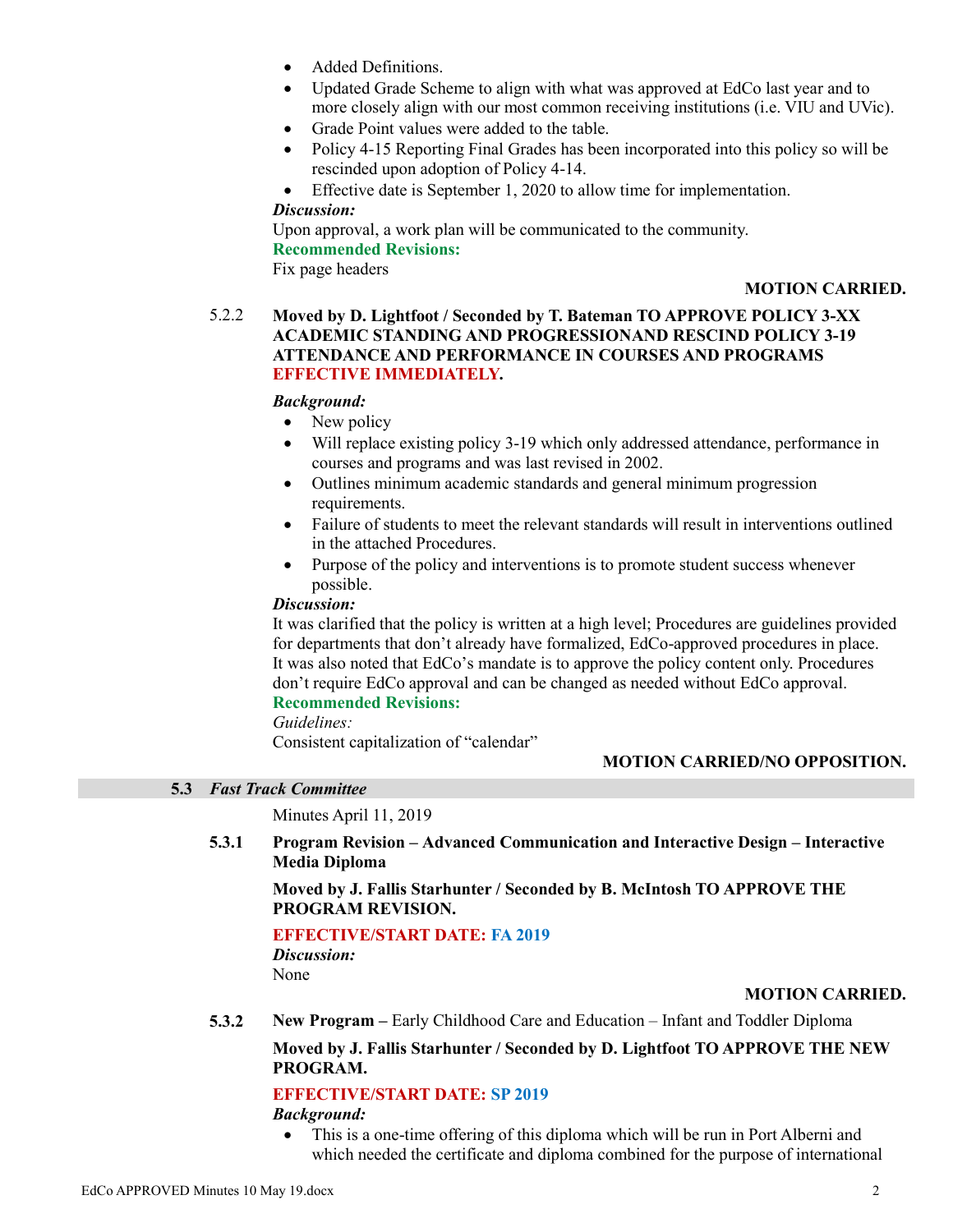student registration. It is the certificate and the diploma as they currently stand in a single program with the entrance requirements of the certificate and the completion requirements of the diploma. The current diploma is under review for an update and this is not the final update that they are submitting for EdCo approval.

- This combined option was needed for September so it was submitted to Fast Track. This item is presented as context for Fast Track's approval, but the department would prefer that a motion to approve be defeated as this combined program will not be offered again in this format. And there is no new credential which needs to be presented to the Board of Governors.
- The Fast Track Committee terms of reference state that approved Fast Track items come to the next EdCo meeting for final approval or referral back to Curriculum Committee. It was agreed that in the case, the latter option is appropriate.

### *Discussion:*

Referred back to Curriculum Committee.

# **MOTION DEFEATED/1 ABSTENTION.**

#### **5.4** *Curriculum Committee*

Minutes of 26 April 2019

### **5.4.1 Course Revision –** Omnibus K-12 Course Prerequisites

### **Moved by J. Fallis Starhunter / Seconded by D. Lightfoot TO APPROVE THE OMNIBUS COURSE REVISIONS AS AMENDED.**

### **EFFECTIVE/START DATE: FA 2019**

#### *Discussion:*

- The grade level on the most recent ACD will be replaced with the grade level equivalent of the high school courses.
- Any reference to English 10, 11 and 12 will also include the related English First People's courses.
- It was noted that the Ministry is requiring 4 credits in each of the new English 10 courses so any reference in the table should be amended to "C in two of the following…"

# **Recommended Revisions:**

# *ACD List*

ENG  $052 - \text{Re}$ : English 10; change to "C in two of the following..." (This is also information for Curriculum Committee.)

#### **MOTION CARRIED.**

#### **5.4.2 Course Revision –** ENG 104 Foundations of Academic Writing

#### **Moved by J. Fallis Starhunter / Seconded by N. Chaudhary TO APPROVE THE COURSE REVISION.**

# **EFFECTIVE/START DATE: FA 2019**

#### *Background:*

- Created to support students who did not have the required English courses for their university transfer courses.
- Run for the first time this year which informed these revisions.
- One of the goals is to attract more students by making the course transferable. Other institutions are offering similar courses. Some of their language was used.
- And to provide an incentive for domestic students who can benefit from gaining more experience in academic English prior to taking a first year English course.
- Highly structured course; modular/scaffolded; each writing lab built on the previous one. Missing labs puts students at a disadvantage. Feedback and assessment are done in real-time in the writing labs.
- Significant discussion at Curriculum meeting regarding using attendance as an evaluation method, as attendance is required for assessment.

#### *Discussion:*

Lengthy discussion with noted recommendations below.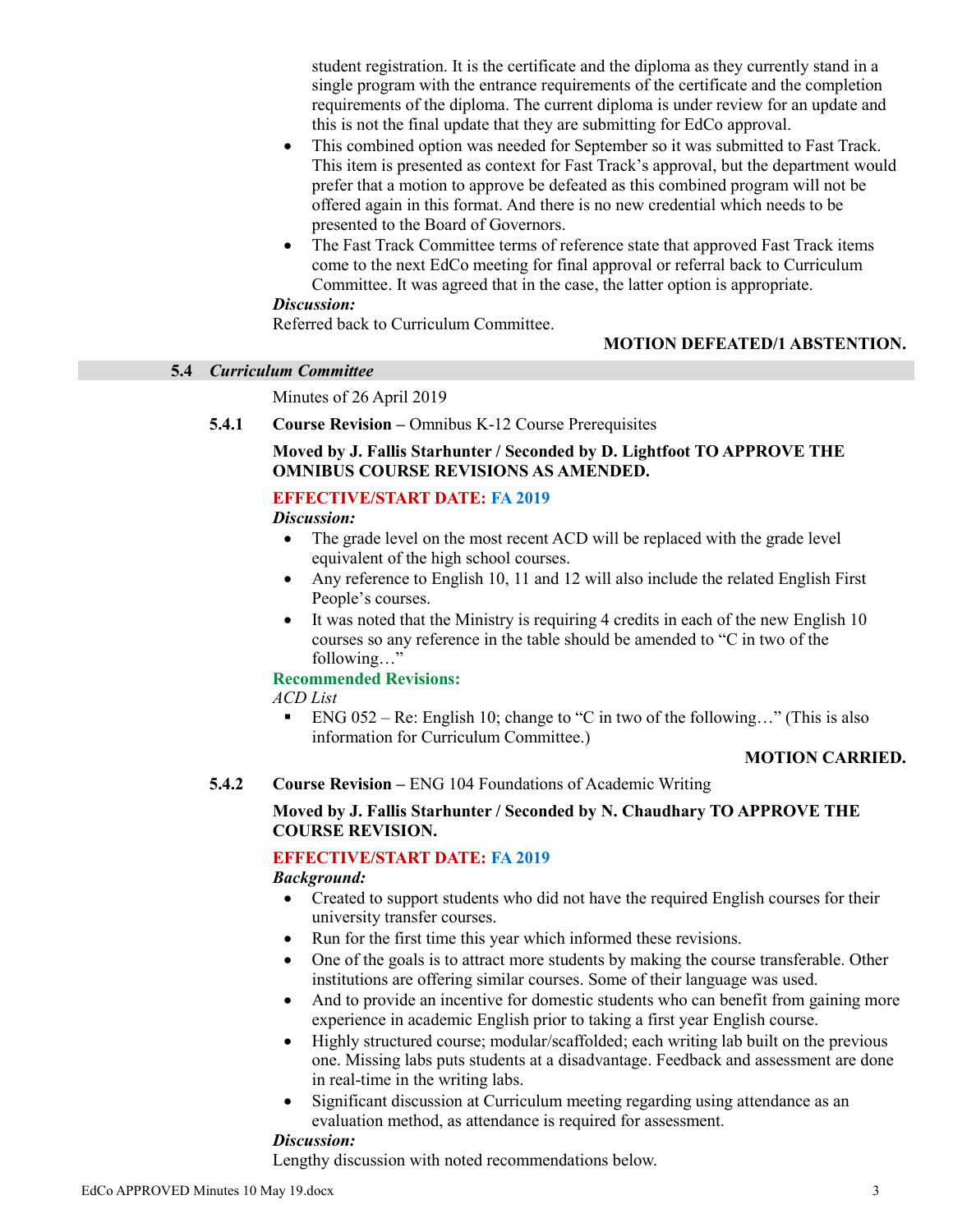#### **Recommended Revisions:**

#### *Description*

**Rewrite last sentence to say, "Students who have completed ENG 115, ENG 116,** ENG 117 or ENG 160 with a C+ or higher are not eligible to take ENG 104."

*Course Content*

**Make bulleted list** 

#### *Learning Outcomes*

**Make numbered list** 

*Student Evaluation*

- Remove  $1<sup>st</sup>$  and  $3<sup>rd</sup>$  bullets
- Revise  $2^{nd}$  bullet
- Change weighting percentages

### **MOTION CARRIED.**

**5.4.3 New Program –** Hatchery Operations Certificate

# **Moved by J. Fallis Starhunter / Seconded by D. Price TO APPROVE THE NEW PROGRAM.**

# **EFFECTIVE/START DATE: SU 2019**

*Discussion:*

Recommendations as noted below after confirmation with department.

**Recommended Revisions: (Check w dept.)**

*Admission Requirements*

■ C in "old" English 10 should now be "C in two of..."

*Completion Requirements*

■ 70% per course or 70% overall is redundant

### **MOTION CARRIED.**

### **Items 5.4.4 – 5.4.9 were taken together**

- **5.4.4 New Course** – HTC 100 Fish Stock Enhancement and Stewardship
- **5.4.5 New Course** – HTC 101 Biology of Wild Fish
- **5.4.6 New Course** – HTC 102 Hatchery Design and Systems
- **5.4.7 New Course** – HTC 103 Fish Hatchery Operations
- **5.4.8 New Course** – HTC 104 Hatchery Health and Safety
- **5.4.9 New Course** – HTC 105 Disease Management in Hatchery Environment

### **Moved by J. Fallis Starhunter / Seconded by D. Schmidt TO APPROVE THE NEW COURSES.**

# **EFFECTIVE/START DATE: SU 2019**

*Discussion:*

None.

#### **Recommended Revisions: (Check w dept.)**

*Prerequisites*

• On ALL courses; make same as program changes noted above

#### **MOTION CARRIED.**

**5.4.10 New Course** – HTC 106 Stock Enhancement Practicum

# **Moved by J. Fallis Starhunter / Seconded by D. Lightfoot TO APPROVE THE NEW COURSE.**

# **EFFECTIVE/START DATE: SU 2019**

*Discussion:* None

#### **MOTION CARRIED.**

#### **Items 5.4.11, 5.4.12, 5.4.14 and 5.4.15 were taken together**

- **5.4.11 New Course** – PBH 100 Plumber Apprenticeship Harmonized Level 1
- **5.4.12 New Course** PBH 200 Plumber Apprenticeship Harmonized Level 2
- **5.4.14 New Course** – PBH 300 Plumber Apprenticeship Harmonized Level 3
- **5.4.15 New Course** PBH 400 Plumber Apprenticeship Harmonized Level 4